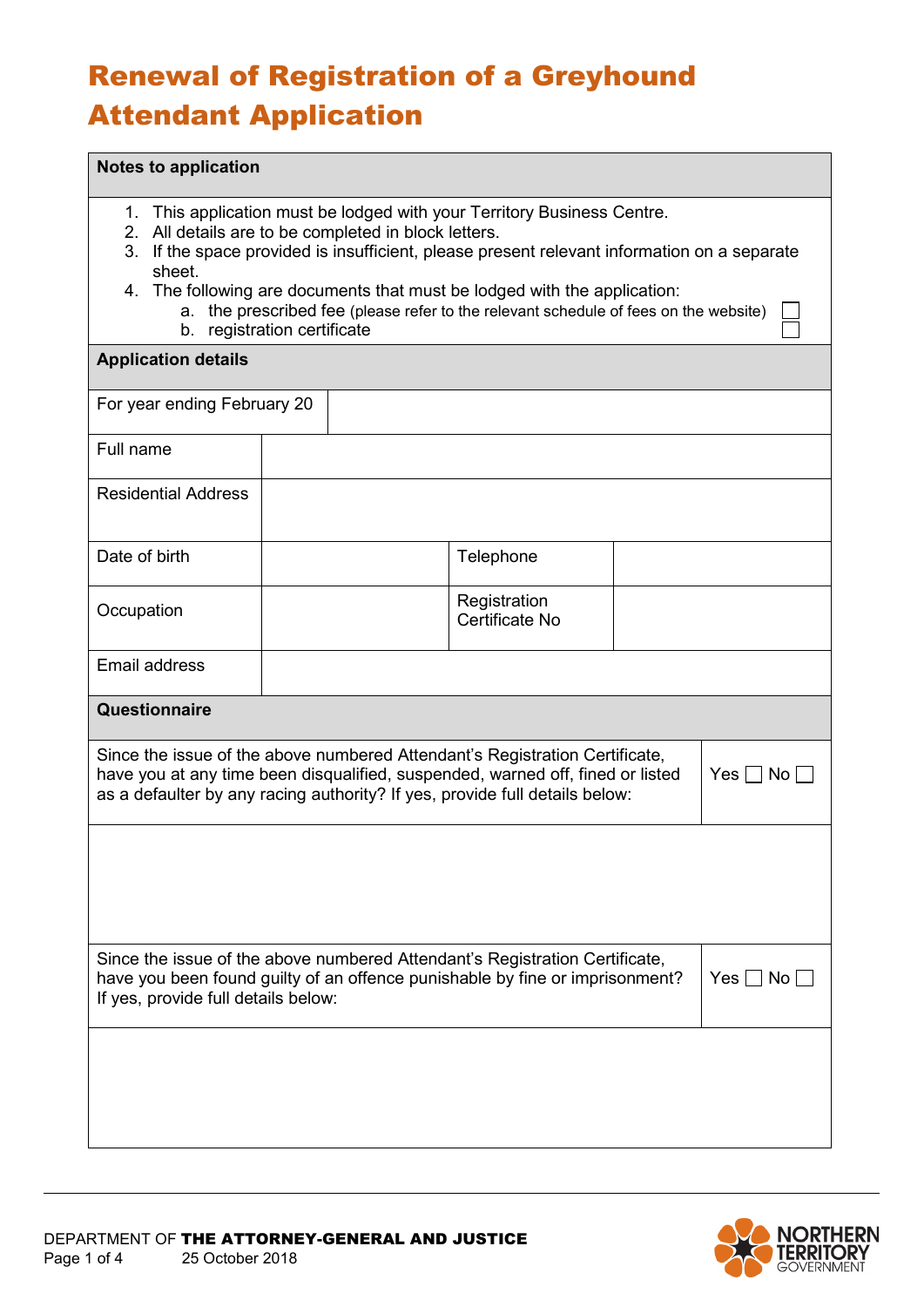| <b>Declaration</b>                                                                                                                                                                                                                                                                                                                                                                                                                                                                                                                                                                                                                                                                                                                                                                                                                                                                                                                                                                                                                                                                                                                                                                                                                                                                                                                                                                                                                                                                                                                                                                                                                                                                                                                                                                                                                                               |                                                                                 |                     |      |  |
|------------------------------------------------------------------------------------------------------------------------------------------------------------------------------------------------------------------------------------------------------------------------------------------------------------------------------------------------------------------------------------------------------------------------------------------------------------------------------------------------------------------------------------------------------------------------------------------------------------------------------------------------------------------------------------------------------------------------------------------------------------------------------------------------------------------------------------------------------------------------------------------------------------------------------------------------------------------------------------------------------------------------------------------------------------------------------------------------------------------------------------------------------------------------------------------------------------------------------------------------------------------------------------------------------------------------------------------------------------------------------------------------------------------------------------------------------------------------------------------------------------------------------------------------------------------------------------------------------------------------------------------------------------------------------------------------------------------------------------------------------------------------------------------------------------------------------------------------------------------|---------------------------------------------------------------------------------|---------------------|------|--|
| I hereby apply make application for renewal of my<br>registration as an Attendant and endorsement of my<br>Registration Certificate Number (enter registration<br>certificate number)                                                                                                                                                                                                                                                                                                                                                                                                                                                                                                                                                                                                                                                                                                                                                                                                                                                                                                                                                                                                                                                                                                                                                                                                                                                                                                                                                                                                                                                                                                                                                                                                                                                                            |                                                                                 |                     |      |  |
| which I produce.                                                                                                                                                                                                                                                                                                                                                                                                                                                                                                                                                                                                                                                                                                                                                                                                                                                                                                                                                                                                                                                                                                                                                                                                                                                                                                                                                                                                                                                                                                                                                                                                                                                                                                                                                                                                                                                 |                                                                                 |                     |      |  |
| Signature                                                                                                                                                                                                                                                                                                                                                                                                                                                                                                                                                                                                                                                                                                                                                                                                                                                                                                                                                                                                                                                                                                                                                                                                                                                                                                                                                                                                                                                                                                                                                                                                                                                                                                                                                                                                                                                        |                                                                                 |                     | Date |  |
| Office use only                                                                                                                                                                                                                                                                                                                                                                                                                                                                                                                                                                                                                                                                                                                                                                                                                                                                                                                                                                                                                                                                                                                                                                                                                                                                                                                                                                                                                                                                                                                                                                                                                                                                                                                                                                                                                                                  |                                                                                 |                     |      |  |
| Date received                                                                                                                                                                                                                                                                                                                                                                                                                                                                                                                                                                                                                                                                                                                                                                                                                                                                                                                                                                                                                                                                                                                                                                                                                                                                                                                                                                                                                                                                                                                                                                                                                                                                                                                                                                                                                                                    |                                                                                 | Cash receipt number |      |  |
|                                                                                                                                                                                                                                                                                                                                                                                                                                                                                                                                                                                                                                                                                                                                                                                                                                                                                                                                                                                                                                                                                                                                                                                                                                                                                                                                                                                                                                                                                                                                                                                                                                                                                                                                                                                                                                                                  | Notice in accordance with the Information Act (Information Privacy Principle 1) |                     |      |  |
| Licensing, Regulation and Alcohol Strategy (LRAS – a division of NT Department of Business)<br>is seeking information from you for the purposes of your application.<br>Information Privacy Principle 1 (IPP 1) requires that a public sector organisation must not collect<br>personal information unless the information is necessary for one or more of its functions or<br>activities. If personal information about an individual is collected from the individual, the<br>organisation must take reasonable steps to ensure that the individual is aware of certain<br>matters. For the purposes of IPP 1, the following advice is provided.<br>a. You are able to access your personal information that you have provided by making a<br>written request to the Director-General of Licensing.<br>The information is required pursuant to the Racing and Betting Act. The Act requires that<br>b.<br>certain matters must be considered when deciding whether or not to approve an<br>application.<br>c. The information will be kept confidential except as follows:<br>Information may be sought from Police, government agencies, interstate<br>L.<br>licensing authorities, or referees or other persons nominated by you. Information<br>may be released to those sources to the extent necessary to verify information<br>about you and your application.<br>If a hearing is involved, information will be released to the parties, Commission or<br>ii.<br>the Court, as required by the Act.<br>Registers of licences and permits will be maintained and may be made available<br>iii.<br>to the public on request.<br>d. You do not have to provide information if you do not wish to do so. However, an<br>application may not be approved if there is insufficient information to properly determine<br>the matter in accordance with the Act. |                                                                                 |                     |      |  |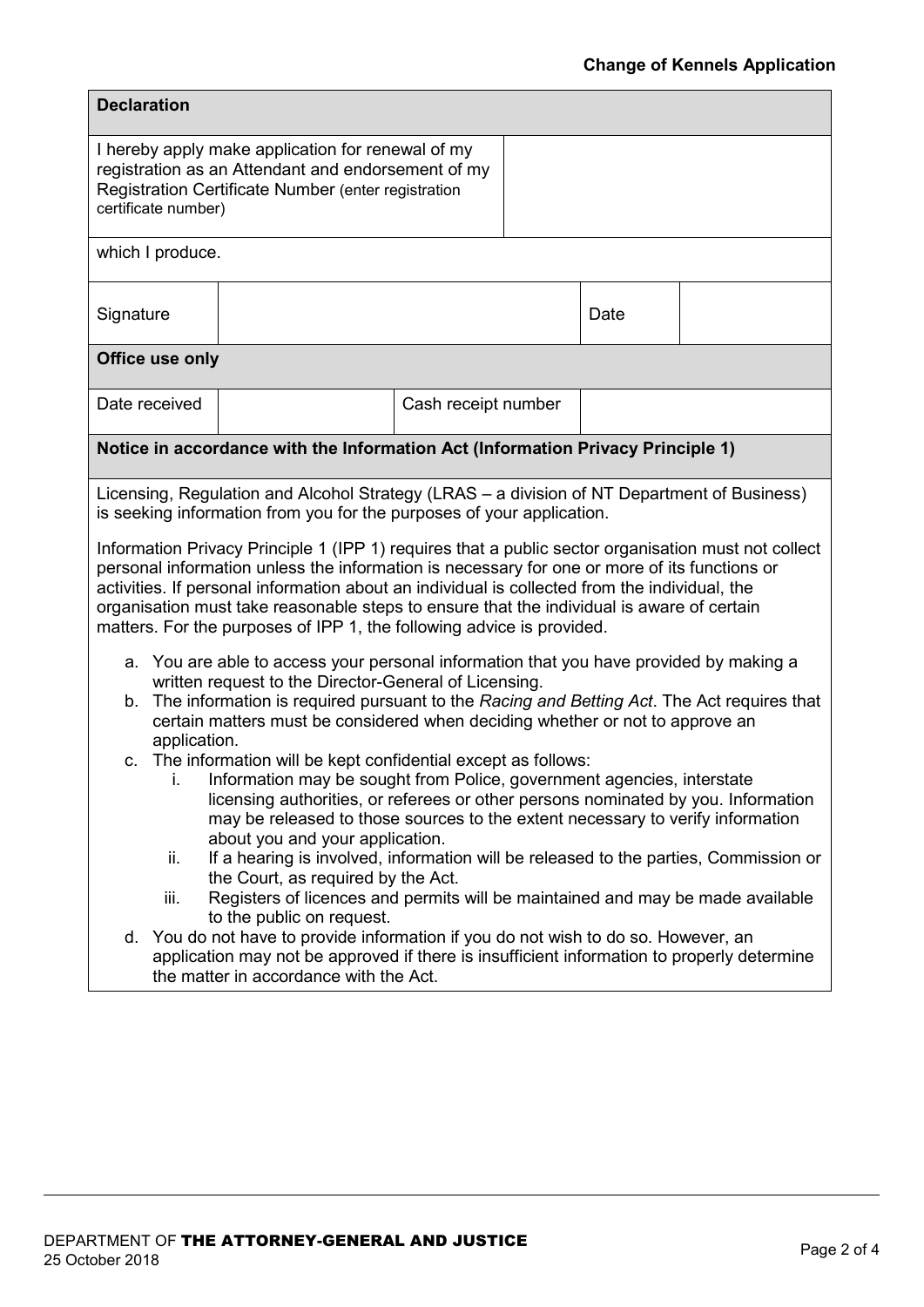## **Lodgement options**

|  | Applications can be lodged at a Territory Business Centre with the prescribed fee at: |  |
|--|---------------------------------------------------------------------------------------|--|
|  |                                                                                       |  |

| <b>Darwin</b>                                                                                              | <b>Katherine</b>                                                                |
|------------------------------------------------------------------------------------------------------------|---------------------------------------------------------------------------------|
| Building 3, Darwin Corporate Park,                                                                         | Shop 1, Randazzo Building                                                       |
| 631 Stuart Highway,                                                                                        | 18 Katherine Terrace                                                            |
| <b>Berrimah</b>                                                                                            | Katherine                                                                       |
| GPO Box 9800                                                                                               | PO Box 9800                                                                     |
| Darwin NT 0801                                                                                             | Katherine NT 0851                                                               |
| t: (08) 8982 1700<br>f: (08) 8982 1725<br>Toll free: 1800 193 111<br>e: territory.businesscentre@nt.gov.au | t: (08) 8973 8180<br>f: (08) 8973 8188<br>e: territory.businesscentre@nt.gov.au |
| <b>Tennant Creek</b>                                                                                       | <b>Alice Springs</b>                                                            |
| Shop 2, Barkley House                                                                                      | Ground Floor, The Green Well Building                                           |
| <b>Cnr Davidson and Paterson Streets</b>                                                                   | 50 Bath Street                                                                  |
| <b>Tennant Creek</b>                                                                                       | <b>Alice Springs</b>                                                            |
| PO Box 9800                                                                                                | PO Box 9800                                                                     |
| Tennant Creek NT 0861                                                                                      | Alice Springs NT 0871                                                           |
| t: (08) 8962 4411                                                                                          | t: (08) 8951 8524                                                               |
| f: (08) 8982 1725                                                                                          | f: (08) 8951 8533                                                               |
| e: territory.businesscentre@nt.gov.au                                                                      | e: territory.businesscentre@nt.gov.au                                           |